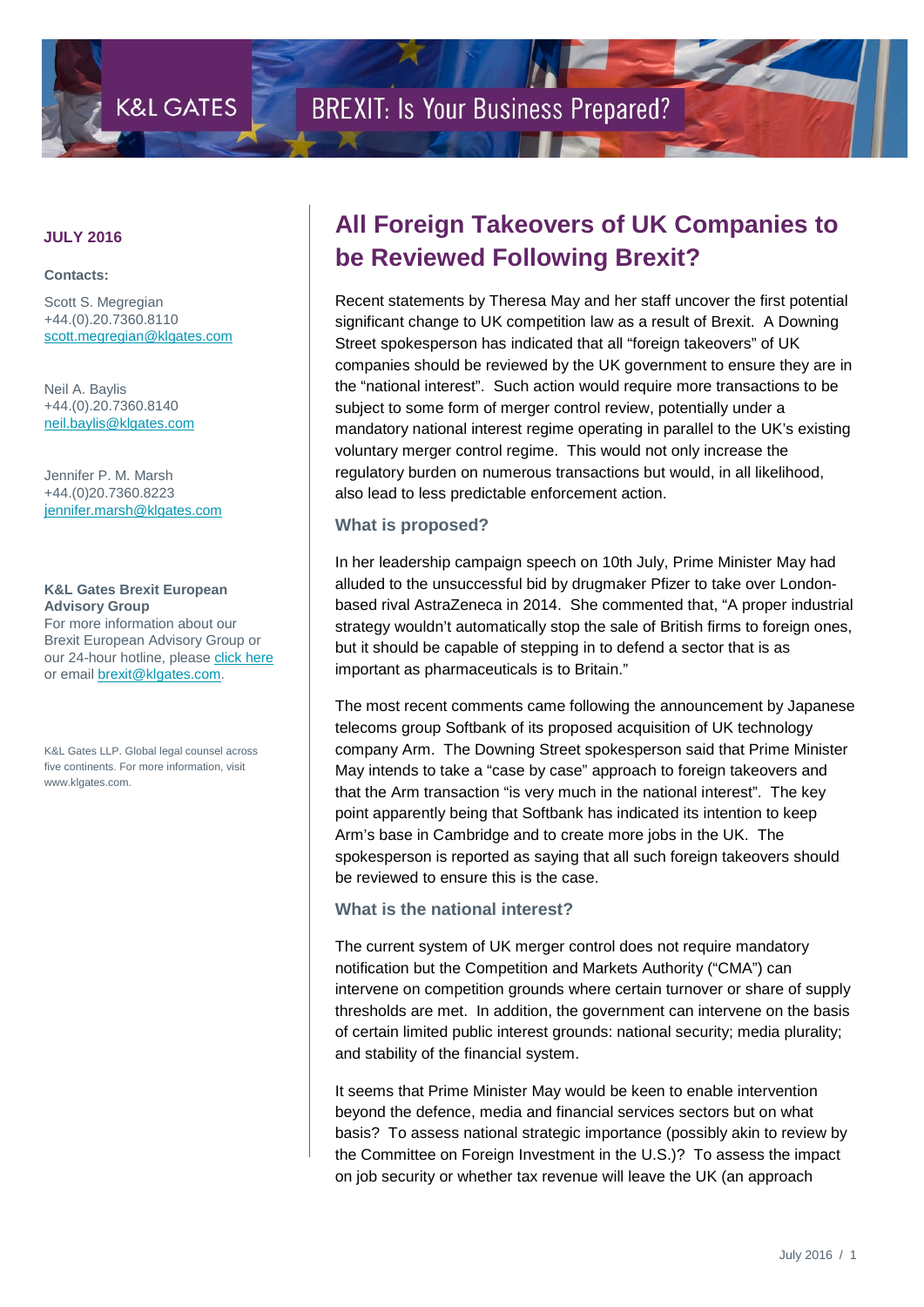previously rejected by most developed merger control regimes)? To protect cultural identity or specific national brands? Perhaps an intervention could even be made on any basis which the government considered to be relevant at the time.

#### **What is a "foreign" takeover?**

There is not as yet any clarity as to how "foreign" takeovers requiring national interest assessment should be identified. Is a company which is headquartered outside the UK "foreign"? What if the majority of its employees and operations are in the UK? Is the location of a company's shareholders relevant? What about the nationality of its management? What nexus should the target have with the UK before the UK government would want to intervene? Would it be a question of the number of UK employees regardless of whether the target was in fact more closely connected with another jurisdiction? Would only direct acquisitions of UK companies be considered or would acquisitions of foreign companies with UK subsidiaries also be caught?

#### **Mandatory notification**

Until now, the UK has consistently rejected any form of mandatory merger notification whether on competition or public interest grounds. This would be a major change and would discriminate against foreign acquirers. The resulting regime may bear some resemblance to the Australian regime where a voluntary competition regime sits alongside a mandatory foreign investment review.

#### **What form would the intervention take?**

It is also unclear what kind of intervention is envisaged. At present, in cases involving government intervention on the grounds of public interest, the CMA reports to the Secretary of State on the relevant public interest concern and the Secretary of State reaches the final decision as to what action, if any, is appropriate on that basis. Is such a formal process envisaged across all foreign takeovers or merely a cursory government check? Will a new body be created to carry out national interest assessments and report to the Secretary of State in parallel with the CMA process? Would it become standard practice to require acquirers to give undertakings that UK jobs are protected? How would such undertakings be enforced?

#### **Conclusion**

j

Alex Chisholm, former Chief Executive of the CMA commented in 2014: "A 're-politicisation' by adding more exceptions to competitive-based merger controls, or introducing criteria in foreign investment control that have previously been abandoned in merger control by successive governments, could undermine business confidence and the credibility of any merger regime."<sup>[1](#page-1-0)</sup> It seems that following Brexit, the UK may be about to embark on a course in its merger control far out of step with the international community and potentially creating a regulatory environment so uncertain and so biased against foreign acquirers that it could deter significant foreign investment.

These concerns highlight the key importance of including merger control issues in the strategic planning of a transaction at the earliest stages. In addition, if transactions are proposed for the medium or long term, prospective acquirers should consider a lobbying strategy regarding potential changes to UK merger control.

If you have any queries, please contact Scott Megregian [\(scott.megregian@klgates.com\)](mailto:scott.megregian@klgates.com), Neil Baylis [\(neil.baylis@klgates.com\)](mailto:neil.baylis@klgates.com) and Jennifer Marsh [\(jennifer.marsh@klgates.com\)](mailto:jennifer.marsh@klgates.com).

<span id="page-1-0"></span><sup>1</sup> https://www.gov.uk/government/speeches/alex-chisholm-speaks-about-public-interest-and-competition-based-merger-control